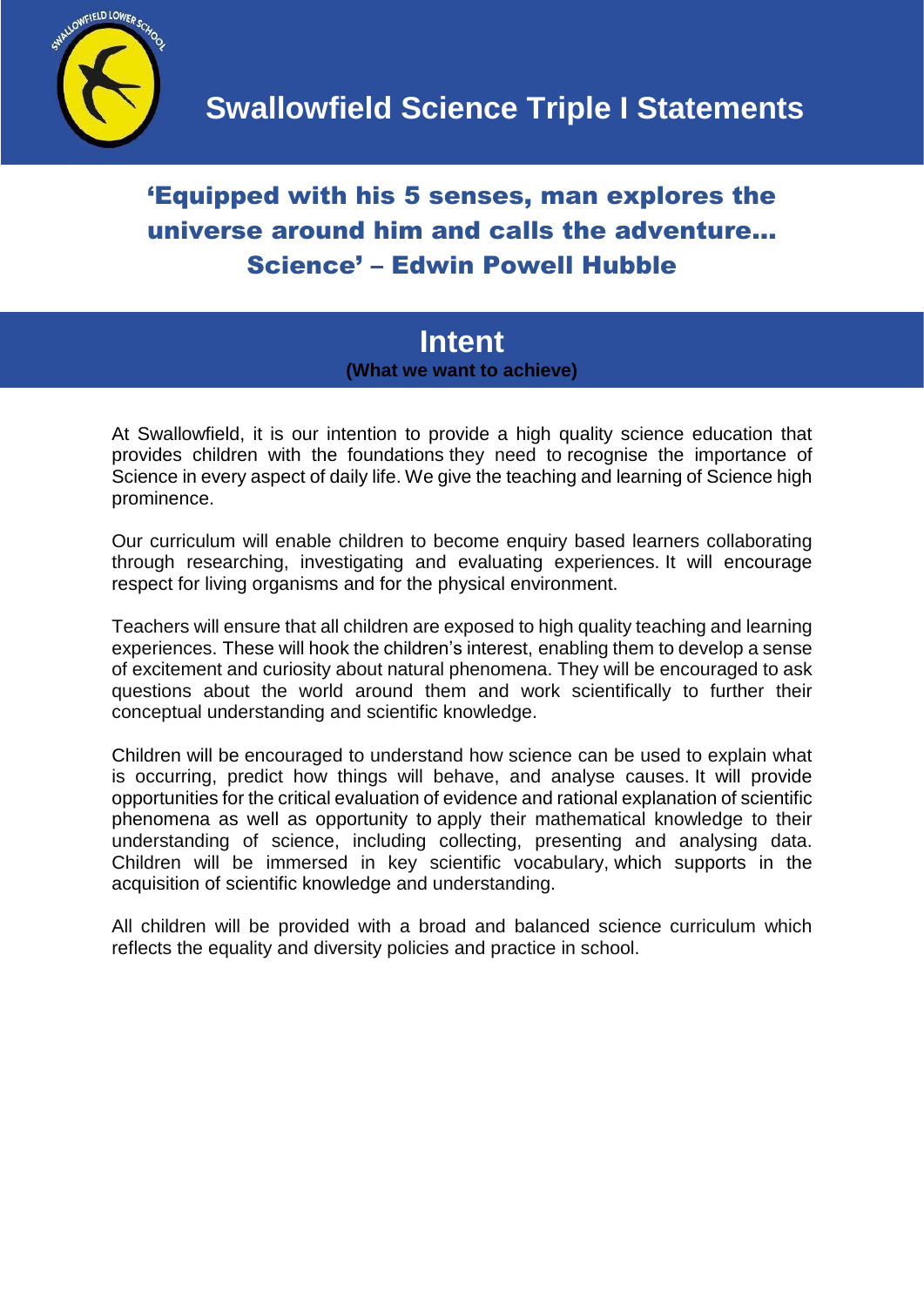## **Implementation (How we are going to do it)**

The acquisition of key scientific knowledge is an integral part of our Science lessons. Children to learn and retain the important, useful and powerful vocabulary and knowledge contained within each unit. The progression of skills for working scientifically are developed through the year groups, and scientific enquiry skills are of key importance within lessons.

At Swallowfield, teachers create a positive attitude to Science learning within their classrooms and reinforce an expectation that all children are capable of achieving high standards in Science.

Our whole school approach to the teaching and learning of science involves the following;

• Science will be taught in planned, and arranged, topic blocks by the class teacher. Our strategy is to enable all children to be catered for through adapted planning suited to their abilities

• We plan for problem solving and real life opportunities that enable children to find out for themselves. Children are encouraged to ask their own questions and be given opportunities to use their scientific skills and research to discover the answers. This curiosity is celebrated within the classroom. Planning involves teachers creating practical, engaging lessons with opportunities for precise questioning in class to test conceptual knowledge and skills, and assess children regularly to identify those children with gaps in learning.

• Our curriculum is progressive. We build upon the learning and skill development of the previous years, which is tested through our 'pre-learning quizzes' where teachers can identify misconceptions that need addressing.

• Working Scientifically skills are embedded into lessons to ensure these skills are being developed throughout the children's school career, and new vocabulary and challenging concepts are introduced through direct teaching. This is developed through the years, in keeping with the topics.

• Teachers demonstrate how to use scientific equipment, and the various Working Scientifically skills in order to embed scientific understanding. Teachers find opportunities to develop children's understanding of their surroundings by accessing outdoor learning and workshops with experts.

• Through enrichment days, such as 'science week', we promote the profile of Science and allow time for the children to freely explore scientific topics.